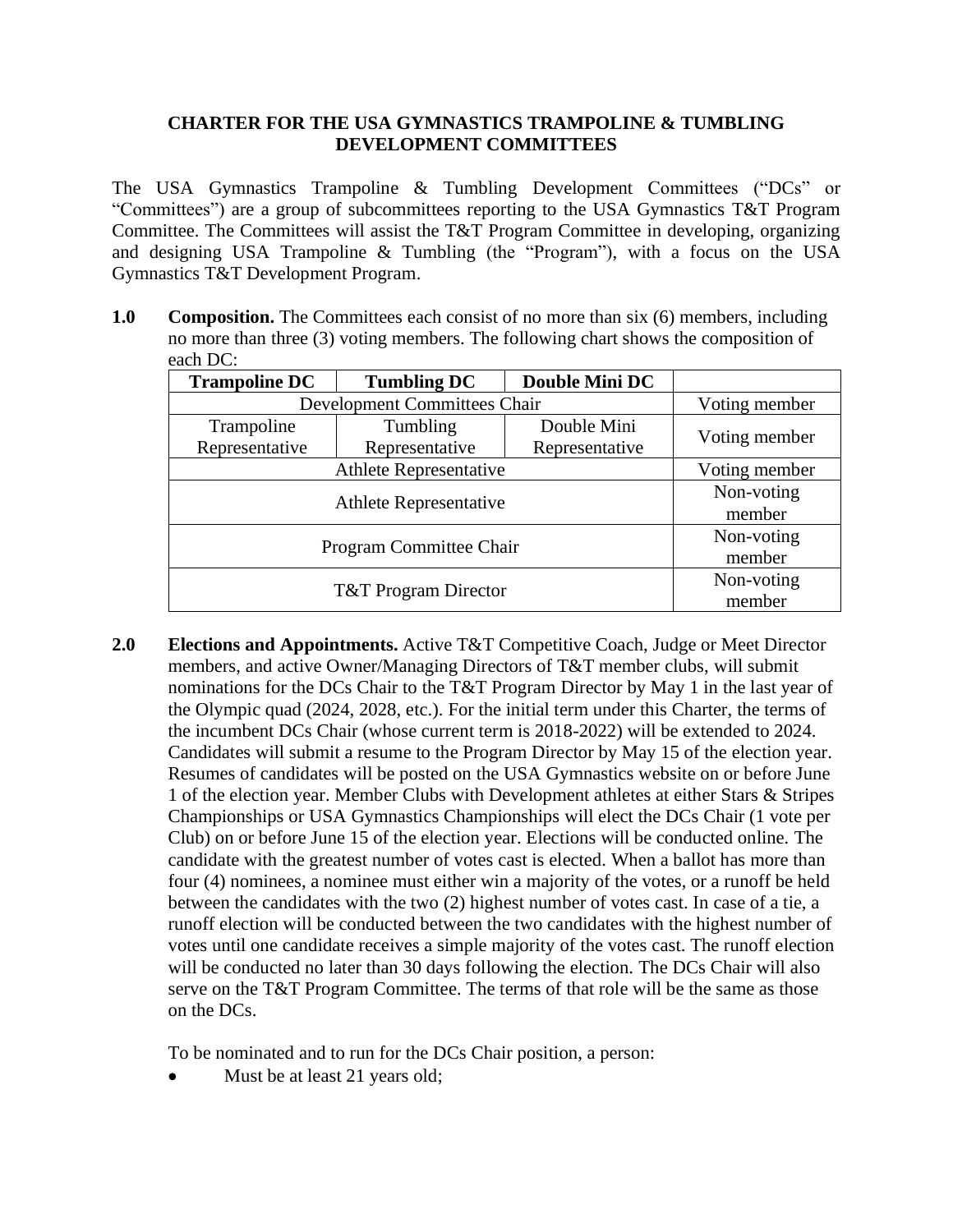- Must be a T&T Competitive Coach Member in good standing for at least four (4) consecutive years prior to the nomination;
- Must be actively involved in the Program;
- Must have coached a Development finalist at National Championships within the current or last quadrennial cycle.

Active T&T Competitive Coach, Judge or Meet Director members, and active Owner/Managing Directors of T&T member clubs, will submit nominations for the DCs discipline representatives (Trampoline Representative, Tumbling Representative, and Double Mini Representative) to the T&T Program Director by May 1 in the second year of the Olympic quad (2026, 2030, etc.). For the initial term under this Charter, the terms of the incumbent DCs discipline representatives (whose current terms are 2020-2024) will be extended to 2026. Candidates will submit a resume to the Program Director by May 15 of the election year. Resumes of candidates will be posted on the USA Gymnastics website on or before June 1 of the election year. Member Clubs with Development athletes at either Stars & Stripes Championships or USA Gymnastics Championships will elect the DCs discipline representatives (1 vote per Club) on or before June 15 of the election year. Elections will be conducted online. The candidate with the greatest number of votes cast is elected. When a ballot has more than four (4) nominees, a nominee must either win a majority of the votes, or a runoff be held between the candidates with the two (2) highest number of votes cast. In case of a tie, a runoff election will be conducted between the two candidates with the highest number of votes until one candidate receives a simple majority of the votes cast. The runoff election will be conducted no later than 30 days following the election.

To be nominated, and to run, for a DC Discipline Representative position, a person:

- Must be at least 21 years old;
- Must be a T&T Coach Member in good standing for at least two (2) consecutive years prior to nomination;
- Must be actively involved in the Program;
- Must have coached a Development finalist at National Championships in the applicable discipline within the current or last quadrennial cycle.

The Athlete Representatives are appointed by the USA Gymnastics Athletes Council in the second year of the Olympic quad (2022, 2026 etc.).

The Program Director will serve for the duration of their employment by USA Gymnastics in that role.

**3.0 Meetings and Minutes.** The Committees shall meet at least quarterly by telephone or videoconference and shall hold at least one in-person meeting each calendar year. The Committees may hold more frequent meetings as necessary or desirable. A majority of the voting Committee members present at a meeting shall constitute a quorum. Once a quorum is established, a majority vote of the present Committee members shall constitute action of the Committees. The Committees shall maintain minutes of all meetings, and publish these on the USA Gymnastics website.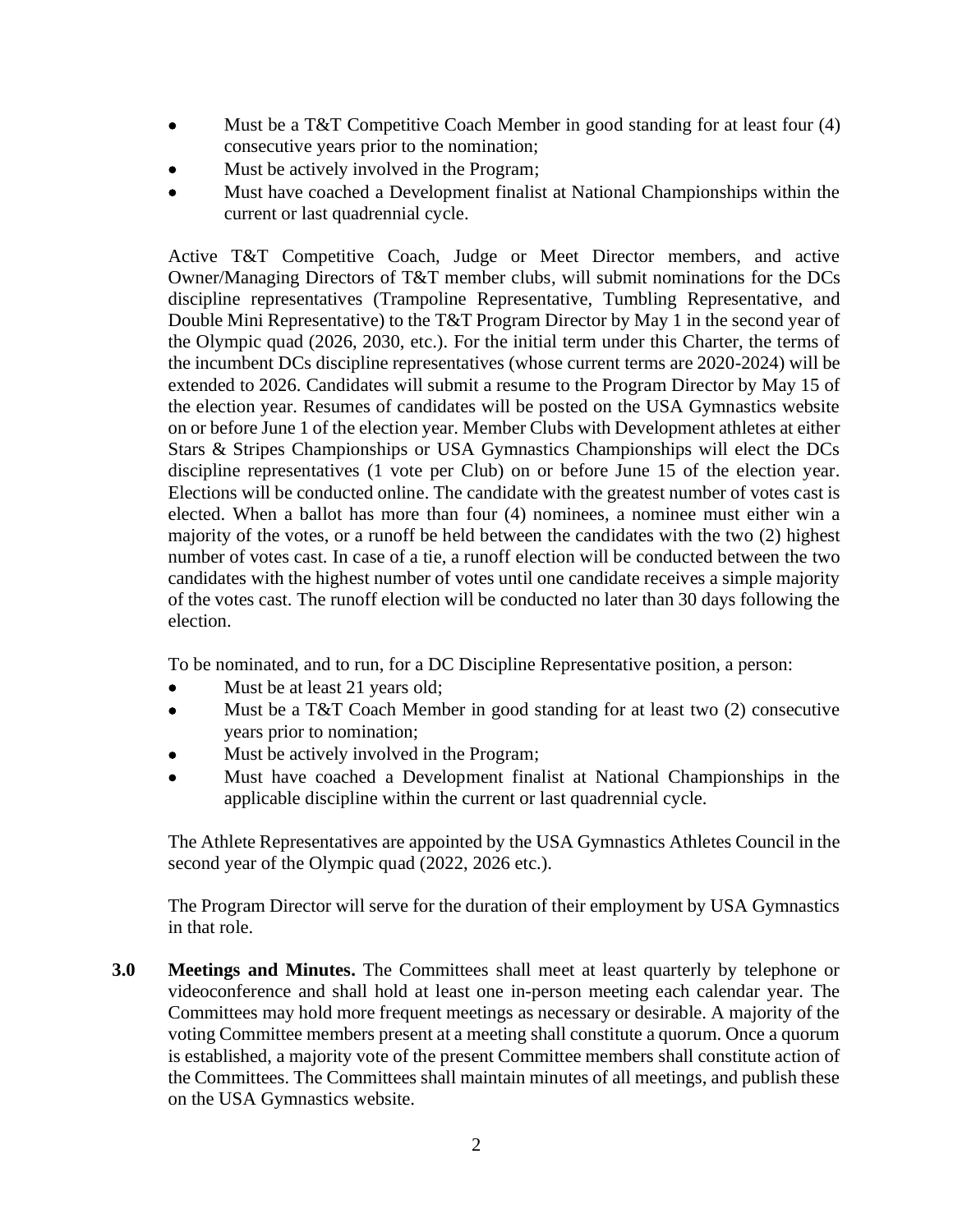The T&T Program Manager shall coordinate with and assist the Committee. The DCs Chair will secure, correlate, and disseminate agenda items for meetings and conference calls in advance of the meetings and calls. Unless determined otherwise for a particular meeting by action of the Committee, the outgoing DCs Chair will be invited to attend meetings as a guest for 6 months after their term ends.

- **4.0 Action Without a Meeting.** The Committees may take action without a meeting if written notice as described in this section (the "Notice") is given to each Committee member, and each member by the time stated in the Notice either votes in writing for or against such action, abstains in writing from voting, fails to respond or vote, or fails to demand in writing that action not be taken without a meeting. The Notice shall state the action to be taken, the time by which a Committee member must respond, and that failure to respond by the time stated in the Notice will be treated as an abstention. If, at the end of the time stated in the Notice, a majority of the Committee members have voted for the proposed action, then the action is approved and constitutes action of the Committee. All communications under this section may be transmitted or received by the Committees by email or other form of electronic communication. Action taken pursuant to this Section has the same effect as action taken at a meeting of the Committee.
- **5.0 Term limits.** All members of the DCs (including Athlete Representatives) will serve a four (4) year term that begins on August 1 of the election year and ends on July 31 of the fourth year. Elections will take place in the fourth year of each term. Committee members shall not serve more than two (2) consecutive terms in the same role.
- **6.0 Voting.** If a Committee member recuses themselves from a Committee vote for any reason, then a representative of another DC, appointed by the DCs Chair, may vote instead. For example, if the Trampoline Representative recuses themselves, then the DCs Chair may appoint either the Tumbling Representative or Double Mini Representative to vote instead. If the voting Athlete Representative recuses herself or himself from voting for any reason, then the non-voting Athlete Representative will cast that vote instead. If the non-voting Athlete Representative also recuses herself or himself from voting for any reason, then a replacement athlete representative (approved in advance by the Athletes Council) will cast the vote instead.
- **7.0 Vacancies and Removal.** A Committee member's position on a Committee is regarded as an interim vacancy if a committee member is unable to perform their duty for a limited period of time not to exceed 1 year (e.g., is not able to attend meetings or participate in committee business for a limited duration, or has an interim suspension imposed). For an interim vacancy, the remaining DCs members will appoint an interim replacement. The interim replacement must be an individual who is qualified to fill the role. Any interim replacement Athlete Representative must be approved in advance by the Athletes' Council.

A Committee member's position on a Committee becomes permanently vacant upon the member's resignation, removal, incapacity, disability or death, or upon the expiration of the member's term. Any member may resign at any time by giving written notice to the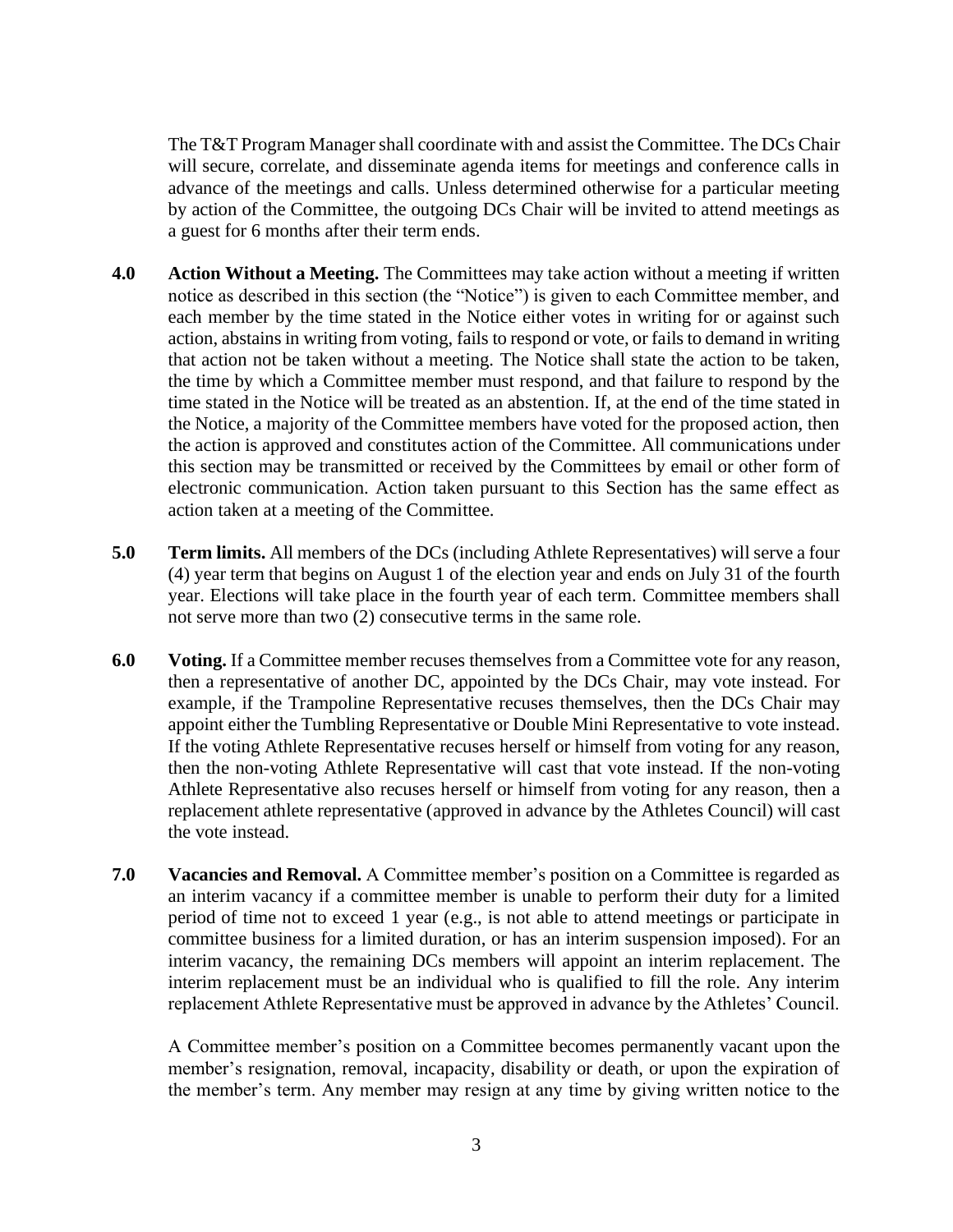DCs Chair, except the DCs Chair's resignation shall be given to the PC Chair. Members of the Committee will be removed by the Committee if they fail to attend in person or participate by telephone or videoconference in at least three fourths (3/4) of the regular meetings of the Committee during any twelve (12) month period, unless they are able to demonstrate to the other Committee members that the presence of exigent circumstances caused and excused the absences. A member shall be removed in accordance with the preceding sentence by the affirmative vote of a majority of the voting power of the Committee (excluding the absent member). A member may also be removed for cause at any duly noticed meeting of the Committee, and after being provided an opportunity for the member to be heard by the Committee, upon the affirmative vote of at least two-thirds (2/3) of the total voting power of the Committee (excluding the member in question).

For any permanent vacancy occurring in a Committee with less than one year remaining in the term, the remaining DCs members will appoint a replacement in the same manner as an interim replacement.

Any permanent vacancy occurring in a Committee with one year or more remaining in the term, shall be filled as set forth in Section 2.0. A member elected to fill a vacancy shall be elected for the unexpired term of such member's predecessor in office. The remaining DCs members may appoint an interim replacement until the election is complete. The appointment process or election will be conducted in a timely manner.

- **8.0 Committee Duties.** The Committees will support and advise USA Gymnastics, including the Program Director, with respect to the following:
	- Working closely with the Program Director and Program Committee Chair;
	- Contributing to the development of a well-organized and well-designed Development Program for the disciplines of Trampoline, Synchronized Trampoline, Double Mini Trampoline, and Tumbling in the United States consistent with the goals and objectives of USA Gymnastics;
	- Supporting USA Gymnastics, the Program and its Rules & Policies;
	- Annually reviewing and recommending to the Program Committee updates to the existing Development Code of Points and Rules & Policies pertaining to the DCs;
	- Performing duties as assigned by the Program Director, and the Program Committee;
	- Meeting regularly in adherence with the Committee Charter;
	- Providing leadership for a visible, viable relationship with USA Gymnastics, subcommittees, T&T members and other related groups;
	- Supporting Development athletes, and their training and development;
	- Developing and distributing coaches education; and
	- Submitting all DCs actions, decisions and recommendations to the PC for final approval.
- **9.0 Disclosure of Charter.** This charter shall be made available on the USA Gymnastics website.